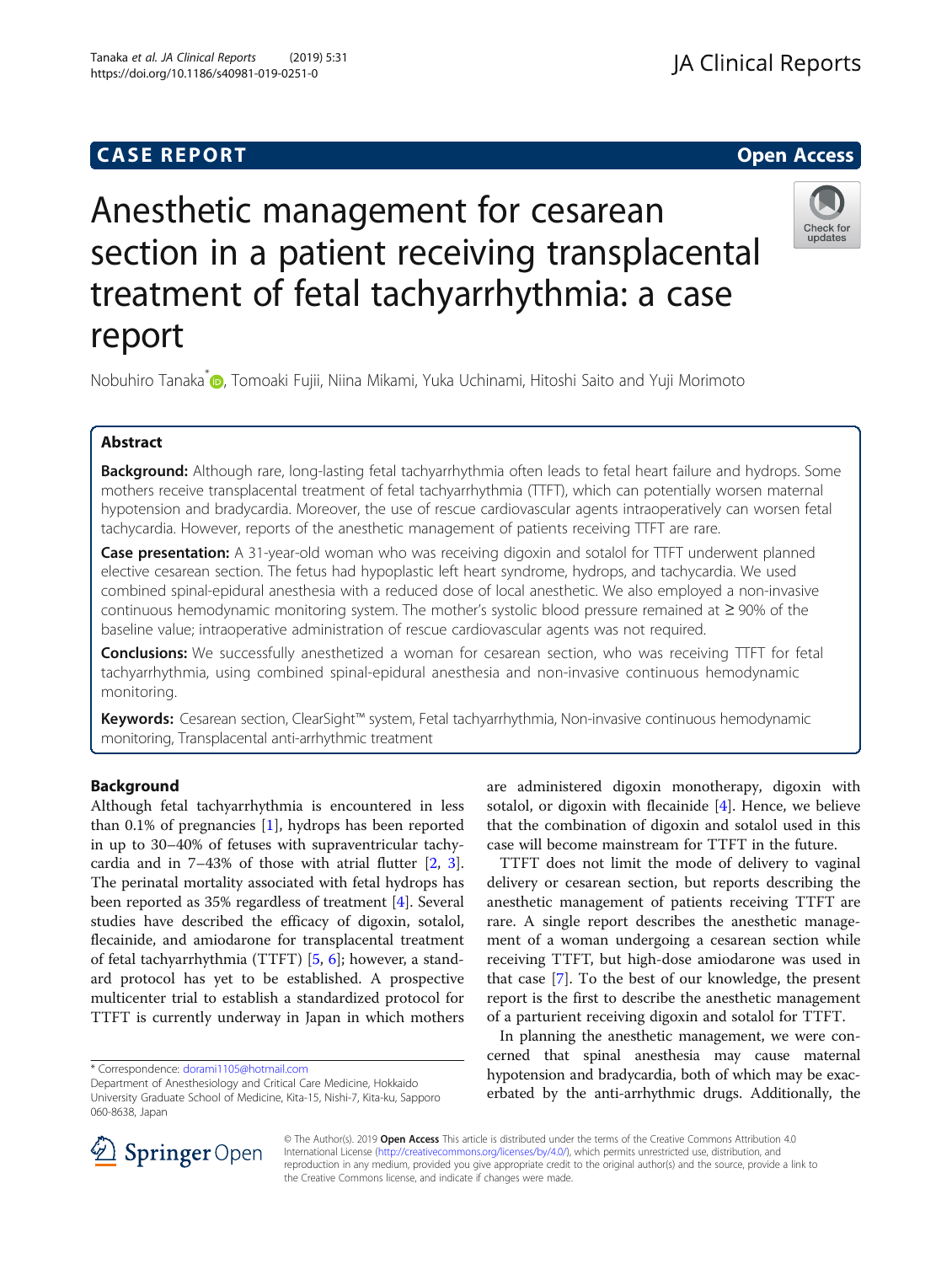intraoperative use of rescue cardiovascular agents, such as ephedrine and atropine, could worsen fetal tachycardia. Thus, continuous hemodynamic monitoring seemed warranted in this case. Here, we describe the successful anesthetic management of cesarean section in a mother who was taking digoxin and sotalol for TTFT.

#### Case presentation

A 31-year-old woman (161 cm, 59.2 kg, 48 kg before pregnancy, gravida 1, para 0, abortus 0) who was receiving digoxin and sotalol for TTFT was scheduled to undergo an elective cesarean section.

Fetal tachyarrhythmia was first identified at 26 weeks and 0 days of gestation, and the fetus was found to have hypoplastic left heart syndrome (HLHS), hydrops, and tachycardia with a heart rate (HR) of around 250 beats per minute (bpm). The mother received digoxin (0.75 mg/day) and sotalol (320 mg/day) for TTFT from 26 weeks and 1 day of gestation to the day of surgery. The fetal tachycardia and hydrops immediately improved, and the fetal HR stabilized at 140–150 bpm. The maternal HR was in the 60 s before starting TTFT and in the 50 s after starting TTFT. The maternal blood concentration of digoxin remained at 1.3–1.5 ng/mL, and she experienced no adverse events. The cesarean section was scheduled at 37 weeks and 5 days of gestation to facilitate the treatment schedule of the infant's HLHS.

Combined spinal-epidural anesthesia (CSEA) was chosen for the cesarean section. The ClearSight™ system (Edwards Lifesciences Corp., Irvine, CA, USA) was used in addition to the standard hemodynamic monitoring. The ClearSight™ finger cuff was placed on the mother's left middle finger, and a non-invasive blood pressure (NIBP) monitor (IntelliVue MP70; Philips Electronics Japan Corp., Tokyo, Japan) was placed on her right upper arm. Intravenous access was established using a 20 G cannula. The patient was given 400 mL of 6% hydroxyethyl starch 130/0.4/9 (Voluven<sup>®□</sup>, Fresenius Kabi, Bad Hamburg, Germany) from when she arrived in the operating theater until the start of the operation. CSEA was performed with the patient in the left lateral decubitus position. An epidural catheter was inserted at the T12–L1 level using an 18G Tuohy needle. Spinal anesthesia was performed at the L3–4 levels using a 27 G Quincke needle, and 0.5% hyperbaric bupivacaine 9 mg and fentanyl 15 mcg were administered intrathecally. The surgery began after confirming the loss of cold sensation up to the T8 dermatome.

We sought to maintain the mother's systolic blood pressure (SBP) at  $\geq$  90% of the baseline value. If her SBP fell below 90% of the baseline, we planned to administer phenylephrine if her HR was > 60 bpm or ephedrine 4– 8 mg if her HR was < 60 bpm. Her baseline blood pressure was  $116/71$  mmHg by the ClearSight<sup>™</sup> system, and her SBP as measured by the ClearSight™ system stayed over 115 mmHg until the infant's birth. The SBP value measured by the NIBP cuff was somewhat lower than that measured by the ClearSight™ system, but the difference was within 10%.

The duration of anesthesia was 94 min, and the duration of surgery was 52 min (Fig. [1](#page-2-0)). The total amount of fluid administered was 1055 mL, which comprised crystalloid 655 mL and colloid 400 mL. The total blood loss, including amniotic fluid, was 745 mL and the mother produced 200 mL of urine. The infant's birth weight was 2618 g, and the Apgar scores were 8, 8, and 8 at 1, 3, and 5 min, respectively. The infant's initial umbilical artery pH was 7.252. The fetal HR was in the 140 s before entering the operating theater, and the infant's HR was in the 130 s upon admission to the neonatal intensive care unit. Sotalol was administrated to the infant from the first day of life to prevent tachyarrhythmia and the infant's HR remained stable at 120–150 bpm.

The infant underwent a pulmonary artery banding operation at 4 days of age, the Norwood operation at 20 days of age, and the bidirectional Glenn operation at 3 months of age. The mother was found to have an elevated D-dimer level  $(21.66 \mu g/mL)$  on postoperative day (POD) 7. Lower extremity venous ultrasonography and contrast-enhanced computed tomography were performed to rule out deep vein thrombosis; however, there were no abnormal findings and she was discharged home on POD 10.

#### **Discussion**

To the best of our knowledge, this is the first case report describing the anesthetic management for cesarean section in a parturient receiving digoxin and sotalol for TTFT. Amiodarone is the least preferred choice for TTFT due to its side effects such as neonatal hypothyroidism [[8\]](#page-3-0). The first-line drug of choice for treating fetal tachycardia remains controversial, but digoxin is usually used, followed by sotalol or flecainide either alone or in combination with digoxin. In cases with fetal hydrops, the combination of digoxin and sotalol is accepted as first-line therapy [\[4](#page-3-0)]. Sotalol is a beta-adrenoceptor blocker that also has class III anti-arrhythmic properties. Although sotalol is less well reported in the literature, its use is increasing  $[5, 6]$  $[5, 6]$  $[5, 6]$  $[5, 6]$ .

We carefully considered the potential anesthetic risks in this case. Firstly, the bradycardia that may occur following spinal anesthesia could have been exacerbated by the anti-arrhythmic drugs the mother was taking. Although digoxin was not found to increase the risk of bradycardia after neuraxial anesthesia in a previous study, beta-adrenoceptor blockers are suggested as a risk factor of moderate bradycardia (HR of 40–50 bpm) [\[9](#page-3-0)].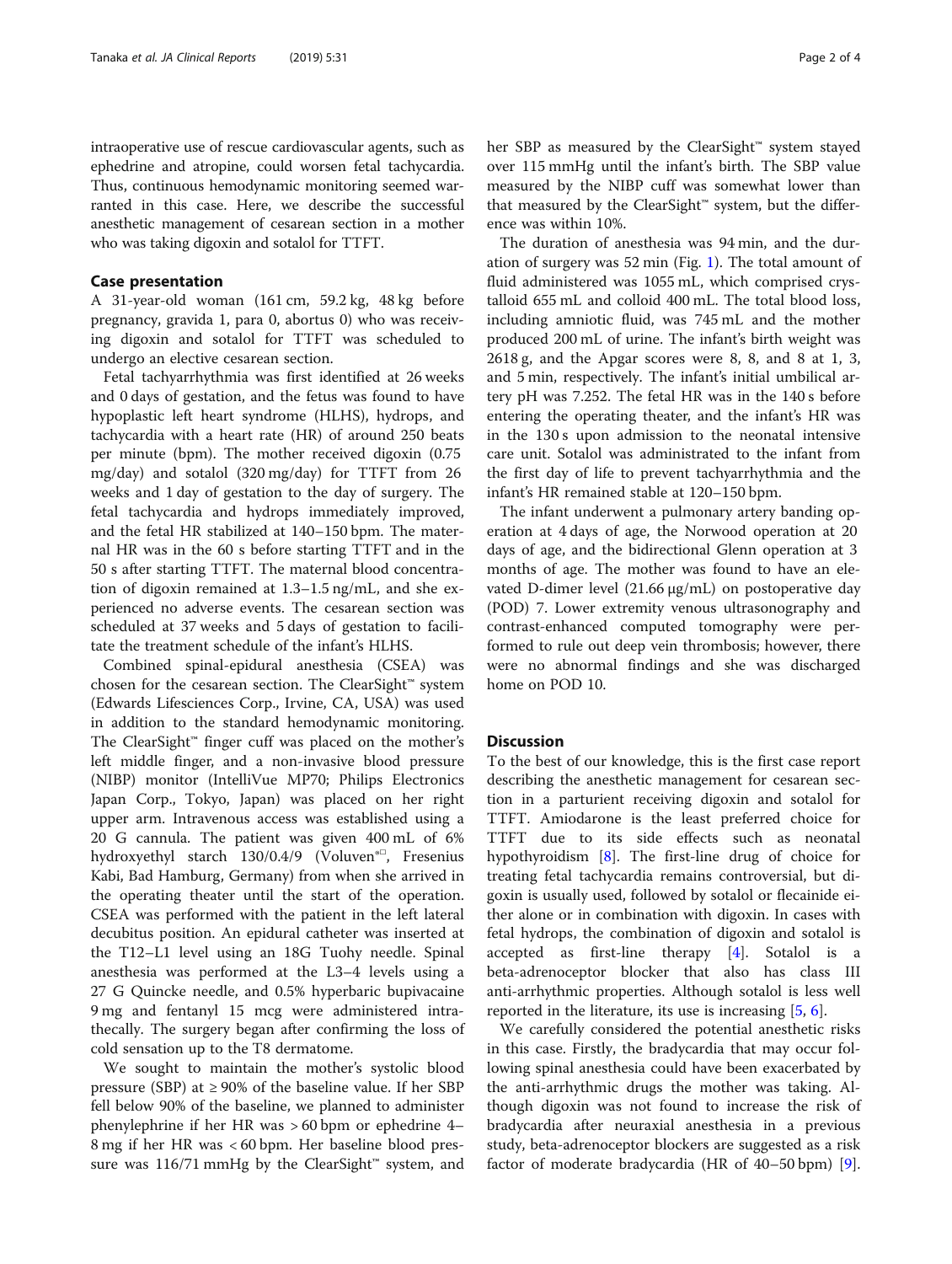<span id="page-2-0"></span>

Another study found a higher incidence of bradycardia after a neuraxial block when the analgesic level was at or above the T4 dermatome [[10\]](#page-3-0).

Secondly, we sought to minimize the use of atropine and ephedrine intraoperatively since these drugs may worsen fetal tachycardia. We also considered the management of maternal hypotension because phenylephrine could have caused maternal bradycardia requiring atropine treatment [\[11\]](#page-3-0). Moreover, ephedrine's beta-adrenergic effect may be attenuated by the sotalol. In order to minimize maternal hypotension, bradycardia, and the need for rescue cardiovascular agents, we decided to employ a sensitive, continuous hemodynamic monitoring device in addition to standard monitoring.

The most common definitions of hypotension during cesarean section are either SBP < 80% of the baseline value or < 100 mmHg [[12](#page-3-0)]; however, current guidelines recommend that SBP should be maintained at  $\geq$  90% of the baseline after induction of spinal anesthesia [[12\]](#page-3-0). To avoid maternal and fetal adverse effects, we elected to maintain the mother's SBP at  $\geq 90\%$  of the baseline. Similarly, we decided to use an HR cutoff of 60 bpm to decide whether to treat intraoperative hypotension with either phenylephrine or ephedrine according to a previous study [[13](#page-3-0)]. Fortunately, the mother's SBP remained above 115 mmHg and  $\geq$  90% of the baseline, and no rescue cardiovascular agents were required before the infant's birth.

The relatively low analgesic level (T8) likely accounted for the mother's stable hemodynamics. We used hyperbaric bupivacaine 9 mg, which is slightly lower than the recommended dose of 10 mg according to Harten's dose chart [[14,](#page-3-0) [15\]](#page-3-0). We were also concerned about the potential maternal bradycardia associated with the use of intrathecal opioids, such as morphine [[16\]](#page-3-0). We elected to use fentanyl, which was not associated with maternal bradycardia in a previous report [[17](#page-3-0)]. The mother did not complain of any pain during the surgery.

In recent years, studies have reported the use of the ClearSight™ (previously called Nexfin™) continuous non-invasive hemodynamic monitoring system during cesarean section [\[13,](#page-3-0) [18\]](#page-3-0). These reports demonstrated that use of the ClearSight™ system helped minimize the incidence of intraoperative maternal hypotension. In the present case, there were small differences between the blood pressure values obtained by the NIBP cuff and the ClearSight™ system. Indeed, another study found large limits of agreement between direct radial arterial pressure and the ClearSight<sup>™</sup> system  $[19]$  $[19]$  $[19]$ . Accordingly, invasive continuous blood pressure monitoring may still be superior if either the mother or fetus is hemodynamically unstable.

#### Conclusions

As care improves for infants born with congenital cardiac abnormalities, the use of TTFT will likely increase.